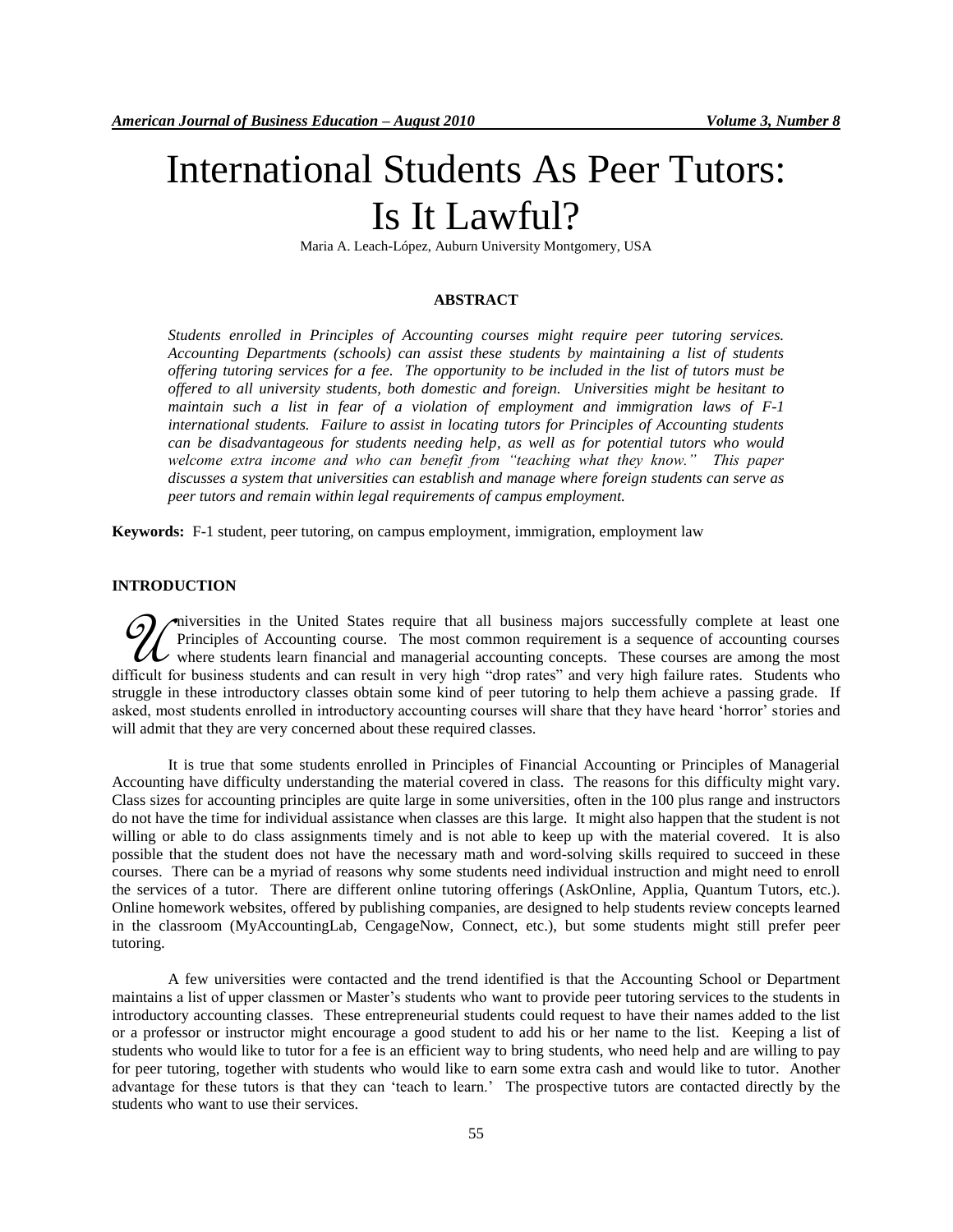A school with non-traditional students might find it more difficult to compile a list of possible tutors. Students who attend classes in the evening might be employed during the day and might not have time, or the willingness, to tutor. The accounting majors have no difficulty finding part-time or full time employment while attending university. A list of students able and willing to tutor would include foreign students since they are the ones who have the time and the economic incentive to offer peer tutoring services. By including foreign students who are not allowed to work in the United States, could the University be accused of ignoring U.S. immigration and employment laws? Legal concerns and academic curiosity requires an answer to this question. This paper provides an answer and suggests a system that universities can adopt to allow foreign students to offer peer tutoring services.

### **SOME FINDINGS RELATED TO TUTORING**

Peer tutoring is an effective way to support a student's success in the accounting principles classes. Walker, Rummel, and Koedinger (2009) found that students benefit from peer tutoring. The tutees learned with the help of the tutors and the tutors learned along with the tutees. Weyrich et al. (2009) concluded that peer assisted learning (PAL) is effective for technical skills training. They found that PAL can be just as effective as assistance provided by the faculty.

Early (1998) studied the impact of peer tutoring on self-esteem and achievement performance and found that receiving peer tutoring can be a predictor of academic success. Peer tutoring was found to assist the tutoring recipients toward higher scores and increased self-esteem. The tutoring recipients were not the only ones who benefited from tutoring; early also found that serving as a peer tutor increases the tutor's course grades.

Students in higher education are expected to be self-directed learners. Goleman (1995) argues that selfawareness and self-responsibility are necessary to maximize intellectual potential. Gracia and Jenkins (2002) explore failure of undergraduate accounting students and focus on the complexities of learning and the significance of aspects of learning, such as personal responsibility and an individual"s subjective experience. Gracia and Jenkins (2002) find that "support mechanisms and information exchange may be useful in encouraging development of active self-responsibility in the learning process (p. 104)." The main purpose of their research was to develop a predictive model of academic performance, but they found that tutees must be encouraged to become active participants in the learning process.

Following the Gracia and Jenkins (2002) findings, a list of tutors maintained by the department and available to students in the Principles of Accounting classes can be viewed as a support mechanism. Academic success is of primary importance to students. Academic failure creates a financial and an emotional burden for the students and it is likely to negatively affect retention rates of students.

## **CAN I TUTOR TOO?**

Tutoring services for introductory accounting courses might be difficult to find. The tutee cannot be certain that the tutor is reliable or knowledgeable, which might inhibit students from utilizing tutor services. Accounting schools can assist students who would like to hire accounting tutors. Students can be identified by professors and the Accounting Department can maintain a list of students who would like to tutor other students. The prospective tutors are then contacted directly by the students who would like to hire them. This arrangement seems to be efficient and of service to students. The concern is whether foreign students should be included in this list since they do not have a work permit. If included, could the university be found at fault? Could the university be accused of promoting illegal hiring? Is there a possibility that the foreign student might lose his or her F-1 visa?

The rules and regulations related to immigration can be found in the Code of Federal Regulations (CFR) Title 8 administered by the U.S. Citizenship and Immigration Services (USCIS), formerly known as the Immigration and Naturalization Service (INS). Section 214.F of CFR Title 8 includes the rules and regulations specific to F-1 students. In addition to the rules and regulations listed in Section 214.F of CFR Title 8, any court interpretations of these rules and regulations have the force of law. These interpretations can be stayed or reversed by a higher court of law. Since all these laws, rules and regulations can be quite confusing. Universities that accept foreign students can join the National Association of Foreign Students Affairs (NAFSA) and can then use the NAFSA Advisors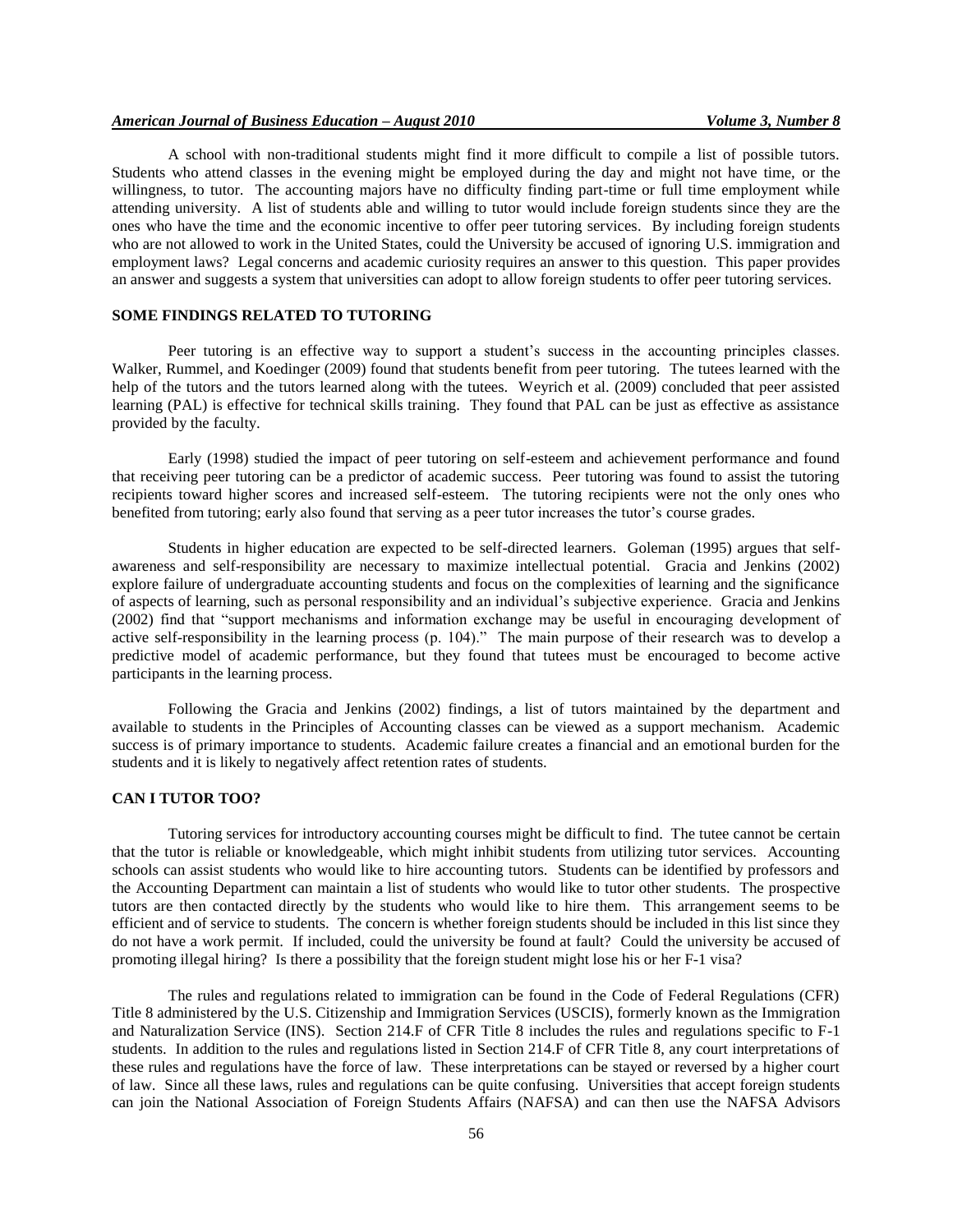Manual. This manual can be obtained in hard copy and NAFSA members can also access an electronic version online. The online version allows easier research of questions that the Designated School Official (DSO) might have related to F-1 students. The DSO is the contact person for any and all problems or questions that foreign students might have about their visa and student status. The DSO is also the contact person representing the University for NAFSA membership. The results presented below were gathered from the USCIS website.

Foreign students attending U.S. universities have to apply to the USCIS and obtain an F-1 visa and must show that they can afford to go to school without working, since the F-1 visa is a non-working status non-immigrant visa. To keep F-1 status, a student must take a full load and maintain a good academic standing. There are some circumstances under which a foreign student can work. On campus employment is one of these circumstances.

Two types of on-campus employment are allowed without explicit USCIS authorization; (1) on-campus employment that does not displace a U.S. resident and (2) on-campus employment as part of a scholarship. For the first type of on-campus employment, the issue will be whether a U.S. worker will be displaced, whether this is the case is left by and large to the school. Students can check with their school"s DSO if they have any doubts. To evaluate whether a U.S. worker will be displaced, the standard used is whether the job is one typically filled by students, such as library assistants, computer lab assistants, etc. The big factor here is that the employment cannot displace a U.S. resident. If the job is typically filled by students, then it is not considered to displace a U.S. resident and can generally be filled by an F-l student. To be considered on-campus employment, the employer need not always be the school. For example, the foreign student can work for a commercial firm that has a contract with the university to provide services on campus, such as a bookstore or cafeteria.

Since international students in U.S. universities are required to show no need for financial aid, F-1 students are not allowed to work during their first academic year in the United States, with the exception of on-campus work or work performed for the university directly. This can include jobs on campus, such as the library or at certain offcampus locations that have an educational affiliation with the school. An F-1 student taking a full course load can work on campus and receive payment from the university. The student can work for a firm other than the University and perform the work on campus if the firm provides services to all members of the university. The student can work off campus if he or she is providing services to the university and is paid by the university, but the job site is located off campus. As long as the off-campus employment is either educationally related or educationally affiliated with the university, then it is acceptable and does not require explicit USCIS authorization. When school is in session, work is limited to 20 hours per week. The student can work on campus full-time while school is not in session; for example, during school vacations or in the summer.

Based on the facts discussed above, it would appear that peer tutoring services offered by F-1 students to any university student would qualify as on-campus employment, especially if the foreign student and the student being tutored meet on university grounds. Section 214.F of CFR Title 8 of the USCIS does not directly address this situation. This gray area has been discussed and argued by NAFSA members. An additional complication is the high unemployment rate that the U.S. is currently experiencing so that some Designated School Officials (DSOs) believe that tutoring services should be performed by U.S. citizens and not by F-1 students. The Advisors Manual prepared by NAFSA suggests that the DSOs should err on the side of caution and advise F-1 students not to accept what might appear to be on-campus employment, but in essence might not be on-campus employment. The worrisome part is that should an F-1 student offer peer tutoring, the payment received by the F-1 student is paid by an entity that might not be considered directly associated with the university. This last aspect of the arrangement, direct payment to the F-1 student by another student, is what might create problems with the USCIS; it could be argued that the F-1 student is basically self-employed. Peer tutoring by F-1 students, with direct payments from the student being tutored, has not been argued in a court of law, so one cannot be sure how the Courts would view this situation. So, in order to avoid misunderstandings, the advice for an F-1 student is not to do work like peer tutoring that might be viewed as a violation of on campus employment.

## **CONCLUSION**

If a university keeps a list of possible accounting tutors, it should allow all capable students to be included in the list. This means that international students should be given the opportunity to be included as well. But, as